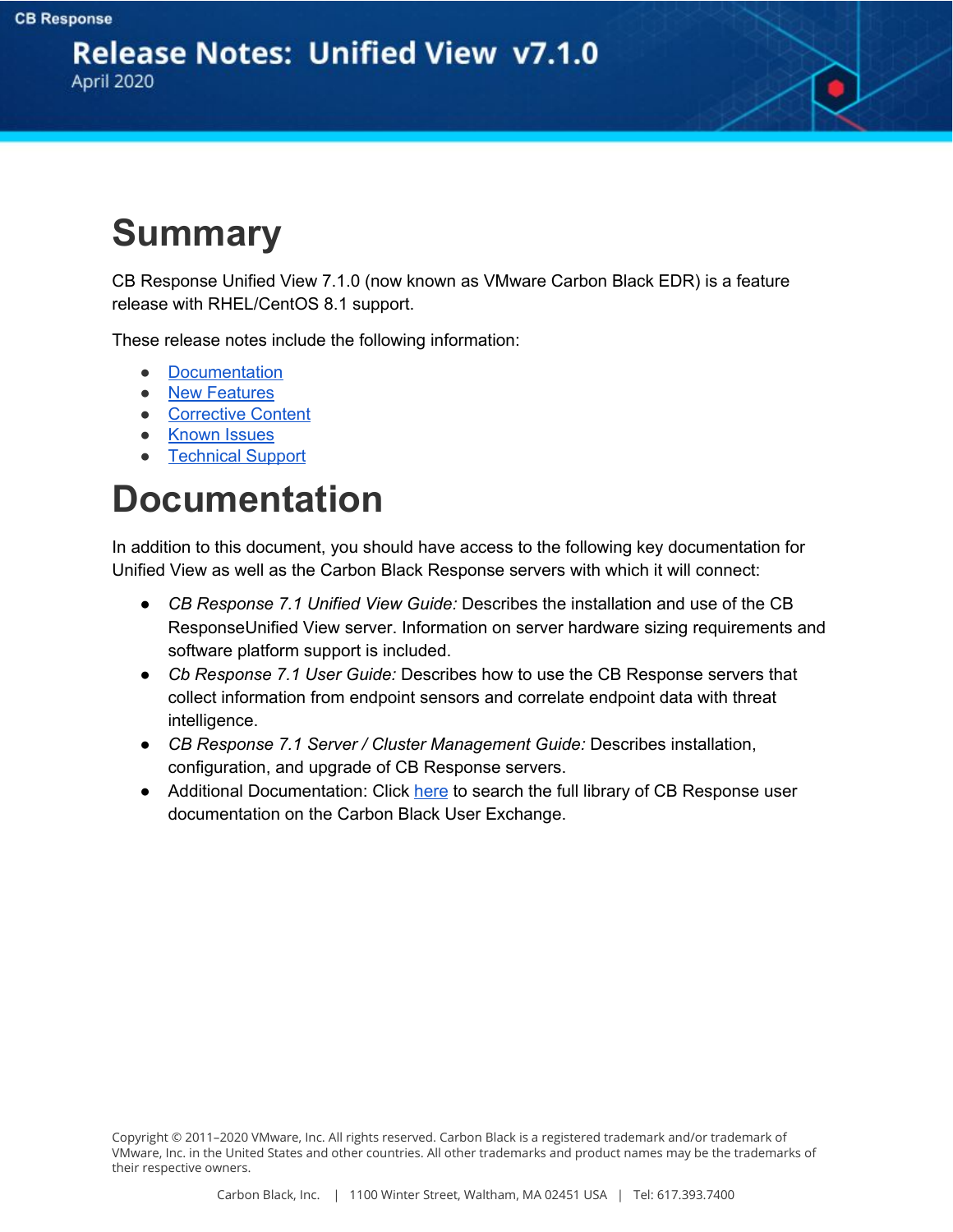# **Server / Console Operating Systems**

- CentOS 6.7-6.10 (64-bit)
- CentOS 7.3-7.7 (64-bit)
- $\bullet$  CentOS 8.1 (64-bit)
- Red Hat Enterprise Linux (RHEL) 6.7-6.10 (64-bit)
- Red Hat Enterprise Linux (RHEL) 7.3-7.7 (64-bit)
- Red Hat Enterprise Linux (RHEL) 8.1 (64-bit)

Installation and testing are performed on default installs using the minimal distribution and the distribution's official package repositories. Customized Linux installations must be individually evaluated.

## **Installing Unified View**

CB ResponseServer software packages are maintained at the Carbon Black yum repository ([yum.distro.carbonblack.io](http://yum.distro.carbonblack.io/)). The links will not work until the on-prem GA date.

The following links use variables to make sure that you install the correct version of Unified View, based on your machine's operating system version and architecture.

**Note:** This release of Unified View supports only CB Response 7.1-series servers.

Use caution when pointing to the yum repository. Different versions of the product are available on different branches as follows:

● **Specific version:** The 7.1.0 version of Unified View is available from the Carbon Black yum repository that is specified in the following base URL:

baseurl=[https://yum.distro.carbonblack.io/unifiedview/7.1.0-1/\\$](https://yum.distro.carbonblack.io/enterprise/6.2.3-1/$releasever/$basearch) [releasever/\\$basearch](https://yum.distro.carbonblack.io/enterprise/6.2.3-1/$releasever/$basearch)

This link is available as long as this specific release is available. It can be used even after later versions have been released.

● **Latest version:** The latest supported version of the CB Response Unified View is available from the Carbon Black yum repository that is specified in the following base URL:

baseurl[=https://yum.distro.carbonblack.io/unifiedview/stable/\\$releasever/](https://yum.distro.carbonblack.io/unifiedview/stable/$releasever/$basearch/) [\\$basearch/](https://yum.distro.carbonblack.io/unifiedview/stable/$releasever/$basearch/)

This URL will point to version 7.1.0-1 Unified View until a newer release becomes available, at which time it will automatically point to the newer release.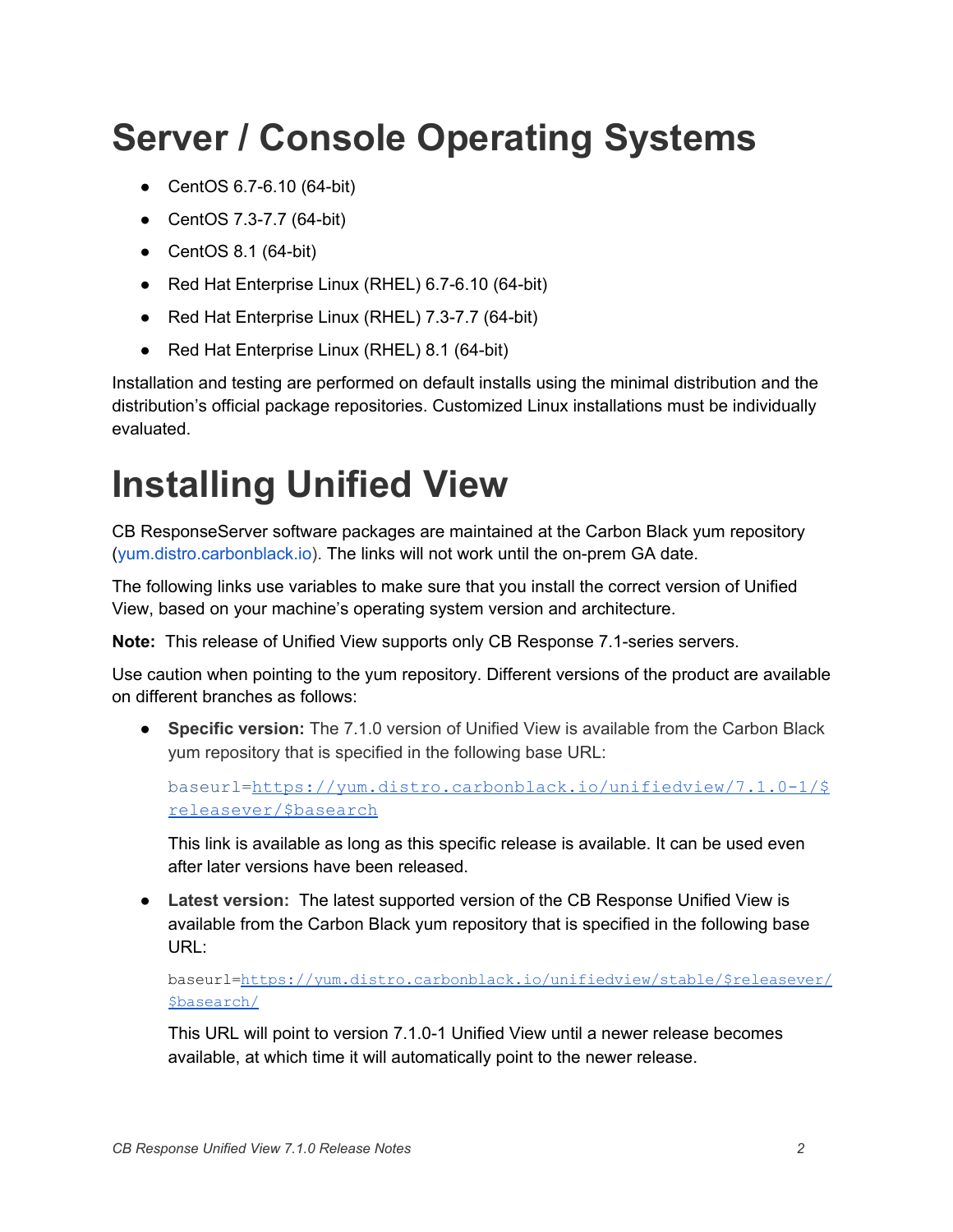### Carbon Black Alliance Key and Certificate Pair

This version of CB Unified View requires a Carbon Black Alliance key and certificate pair:

● If you are a CB Response on-premises customer, you can find your CB Alliance key and certificate pair in the /etc/CB/certs directory of a CB Response server installation.

**Important:** The CB Response Server repo must not be enabled when installing Unified View. Enabling this repo on a Unified View server will cause installation conflicts and installation of incorrect package versions.

● If you are a CB Response cloud customer or need additional help obtaining this package, please contact Carbon Black Technical Support.

See the *CB Response 7.1 Unified View Guide* for instructions on installing CB Response Unified View version 7.1.

# **Upgrading Unified View**

If you currently have CB Response Unified View 6.1.3 or later installed, you can upgrade to a newer version without uninstalling the previous version. See *CB Response 7.1 Unified View Guide* for steps to complete removal.

Note: See the **Known Issues** section in this document for additional upgrade information.

If you are using CB Fed 1.1.0 (the predecessor to Unified View), you must remove the previous version of Unified View before installing the current version, including settings and configuration. See *CB Response 7.1 Unified View Guide* for the steps to complete removal.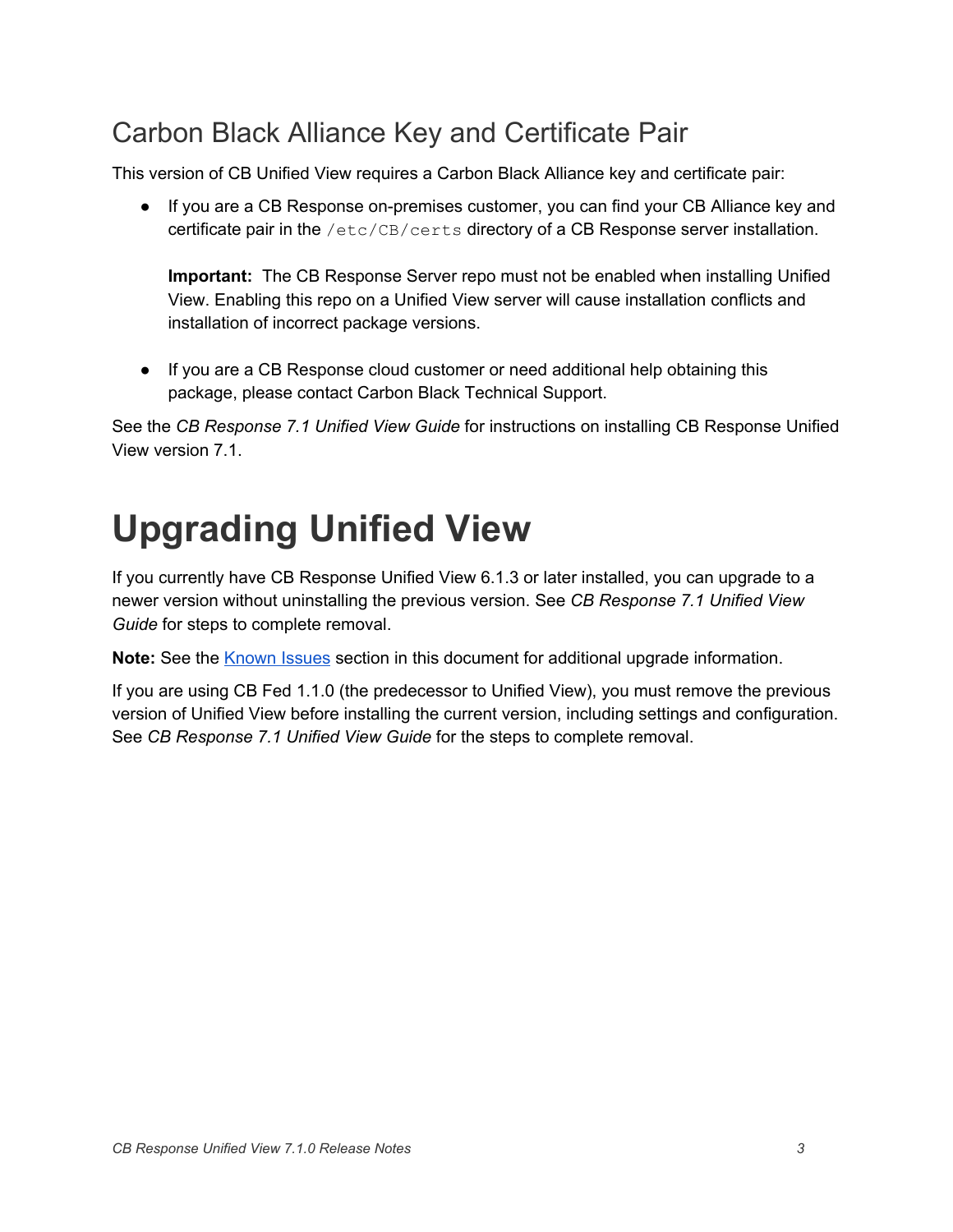### **New Features**

#### Alliance for Unified View

The cbdiag script can be executed in the Unified View server to collect host info and logs to assist in troubleshooting. [CB-17586]

### Enterprise Linux(EL) 8 Installation

CB ResponseUnified View supports CentOS/RHEL 8.1. During installation of EL8 servers, run the following commands:

\$ sudo yum module disable postgresql redis

\$ sudo yum install cb-unifiedview

Postgresql and Redis must be disabled to successfully install CB EDR Unified View on EL8.

**Note***:* CB Response Unified View upgrades from EL6 or EL7 to EL8 are not supported at this time – only fresh installs on EL8 are supported.

#### UI for Ingress filtering on Unified View

Beginning with the 7.1 series of Unified View, ingress filters can be created from the console. An option to create ingress filtering is available in Process Search.

This option is available in Cluster mode only. Ingress filters cannot be created in Federated mode.

### **Corrective Content**

The Carbon Black EDR Unified View instance health check call was failing with invalid credentials even though the correct authorization token was used. This was caused by a race condition with the auth token in use while the UV server was iterating through configured instances. This correction alleviates this race condition.[CB-30137]

## **Known Issues**

If you upgrade from CB ResponseUnified View 6.1.3, you might encounter an error that prevents completion of the upgrade. Although  $erlang$  is not necessary for Unified View, the cbupgrade script is shared with CB ResponseServer, which does require  $erlang$ . Part of cbupgrade is an erlang version check, and this will fail with the following message when upgrading to Unified View 7.1 series: "The wrong version of Erlang detected, see release notes for more information. Please manually upgrade the Erlang package."

If this occurs, take the following steps to complete the upgrade: